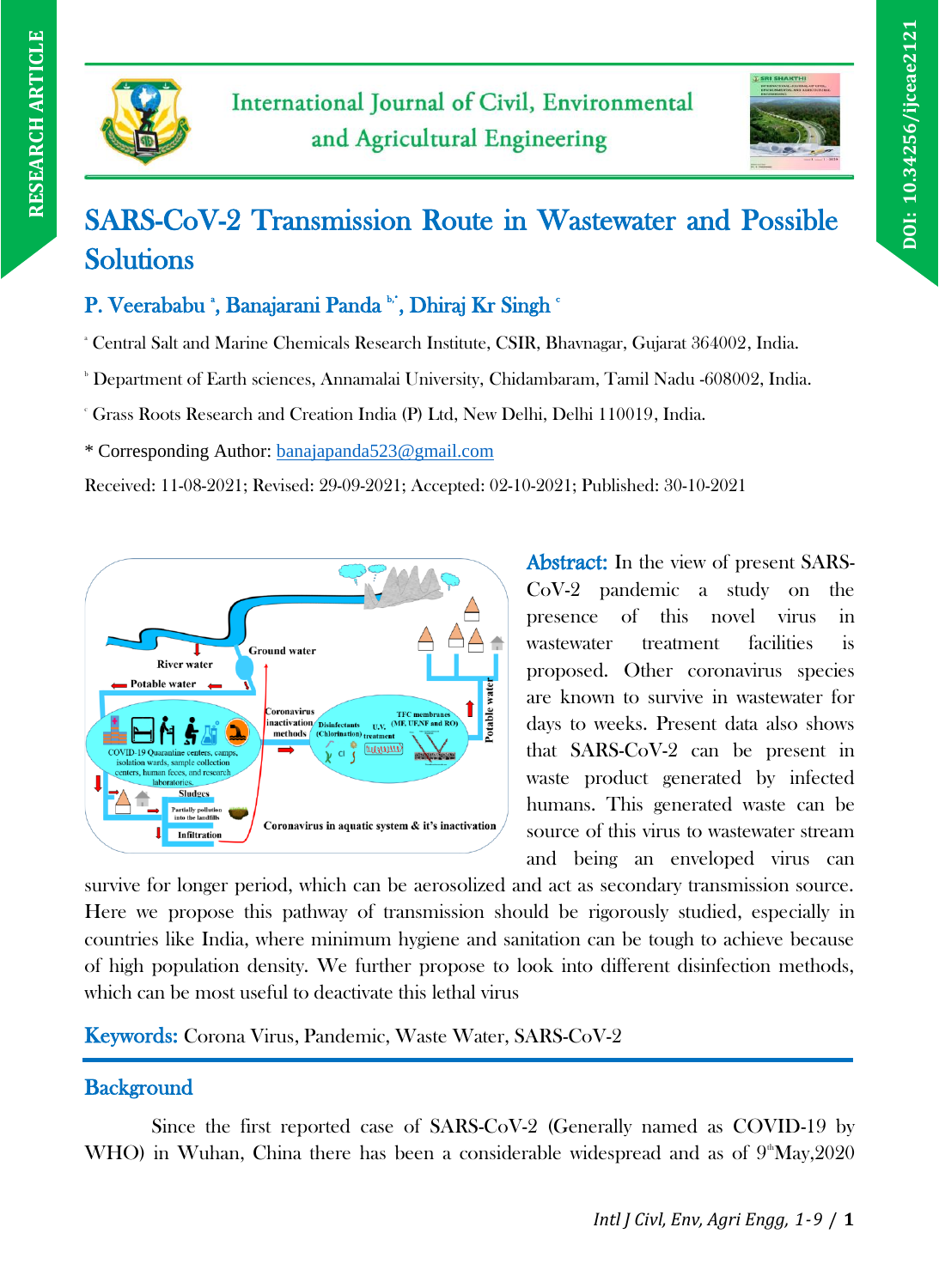39,74036 cases have been confirmed in more than 150 countries [\(https://www.worldometers.info/coronavirus/\)](https://www.worldometers.info/coronavirus/) Among the known coronavirus to infect human, SARS-CoV-2 is the seventh of its kind which can cause severe disease [1,2].This virus belongs to the β group of corona viruses and has human to human transmission capability [2]. Along with other viruses like Middle East respiratory syndrome virus (MERS-CoV, 2012, Saudi Arabia), and severe acute respiratory syndrome virus, SARS-CoV-2 belongs to the Coronaviridae family [3]. The size of corona virus varies between 60 to 220 nm, enveloping single stranded RNA virus with crown like spikes on their surface [4].

SARS-CoV-2 has been declared as a pandemic by WHO on January 30, 2020 and is a major disaster which shook the roots of almost all the economies round the globe. Corona viruses are very infectious, and which cause tract diseases that will be lethal mild symptoms of corona include respiratory illness, cough, and fever  $[5]$ . Severe symptoms can cause multiple organ failure and result in death [\(https://www.cdc.gov/\)](https://www.cdc.gov/)

In early January, the pandemic began to increase rapidly in many areas. On January 24, 2020, several other countries also reported the patients plagued by the identical virus. At the moment number of cases infected with SARS-CoV-2 continues to grow. The number of deaths caused by this virus exceeds the death caused by other corona viruses. The outbreak continues to be going, with a mortality rate of 16%. [\(https://www.worldometers.info/coronavirus/\)](https://www.worldometers.info/coronavirus/).The number of confirmed cases crossed the mark of 3 million globally April 27. Till now there's no specific treatment to cure or there's no vaccine that may cater to SARS-CoV-2. The recovery time for patients varies from 2 weeks or 3-6 weeks in severe case. People infected with SARS-CoV-2 generally develop symptoms including respiratory signs and fever on a median of 5-6 days. Symptoms and signs shown by patients are dry cough, fever, tiredness. Some patients also develop chest congestion, aches and pains, diarrhoea, runny nose, inflammatory disease.

Recently a new trend of asymptomatic patients being confirmed as SARS-CoV-2 positive. Around 82% patients are asymptomatic and thus causing increase of number of cases [6]. The human to human transmission of this virus is because of the close contact with an infected person liable to coughing, respiratory droplets of aerosols or sneezing. These respiratory droplets enter the physical body by inhalation through the nose or mouth.

# COVID-19 in the Aquatic System

There are few studies which have reported the presence of corona viruses in sewage water as well as the water coming out from the hospitals from the fecal discharge of infected persons and related health workers well [3,4,7,8]. There are also few reports which have highlighted the presence of these viruses in aquatic systems and wastewater plants as well [9,10].

Wang et al., (2005) [11] had reported that SARS associated coronavirus (SARS-CoV) was found in the sewage system by the positive result of RT-PCR in the feces of SARS-CoV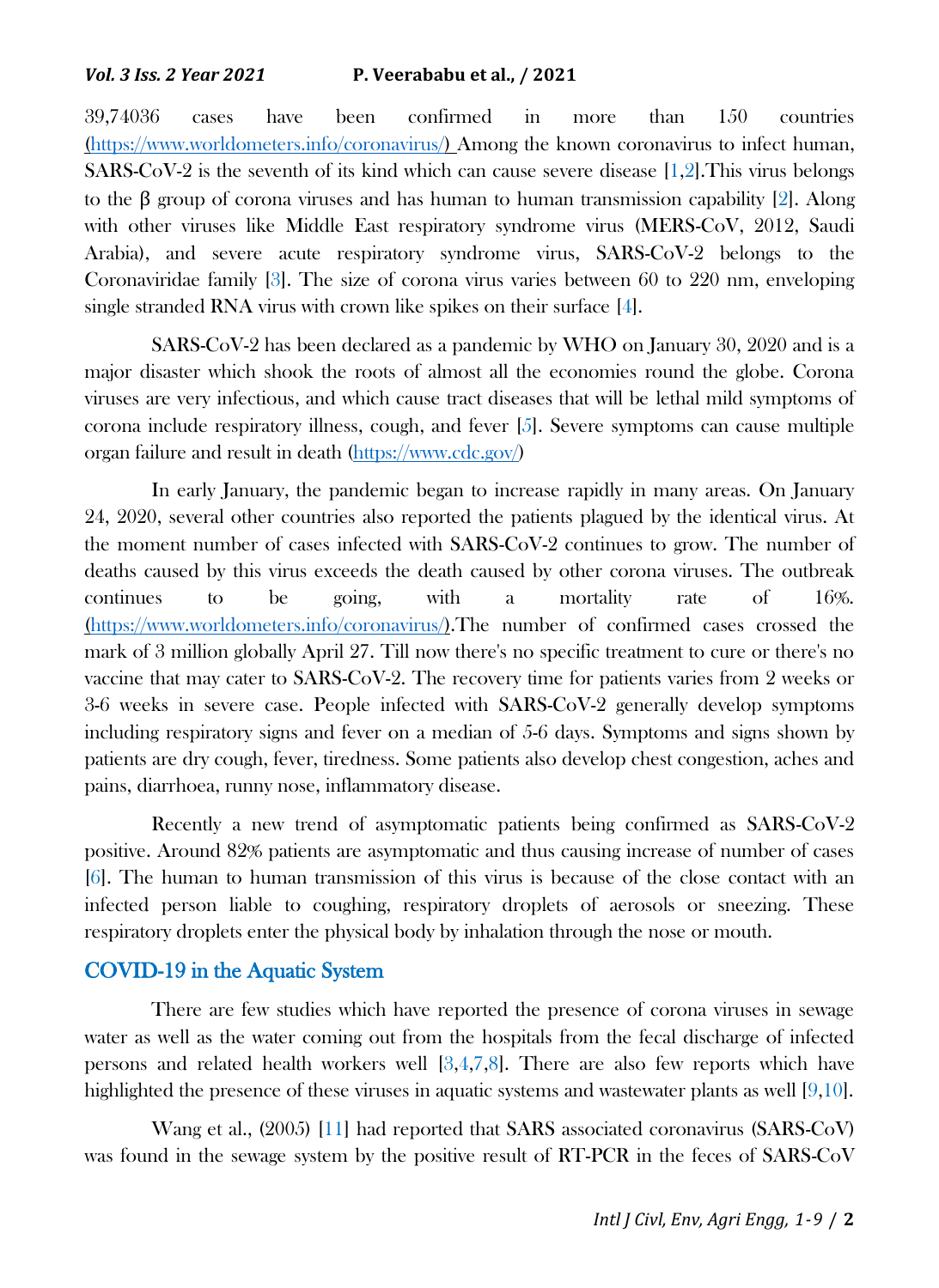patients indicates that the feces of SARS-CoV patients or the sewage containing the feces can transmit SARS-CoV. They used a new type of electropositive filter media particles to concentrate SARS-CoV from sewage in two hospitals in Beijing received from SARS-CoV patients. Similarly, the laboratory studies have shown that corona virus is excreted in the feces of SARS CoV patients, in Amoy gardens, Hong Kong and possibly transmitted through the sewage system  $[12]$ . Thus, there may be a high chance of persistence of SARS-CoV-2 in the water system and waste water plants as it also belongs to the same corona virus family.

### Infection Through Wastewater

Previous studies reported the existence of viruses in wastewater as well as its infectious nature to human body  $[9,13,3]$ . Conferring from the literature, the virus can spread by microscopic water droplets or aerosol or faeces even enter to the air over evaporation or spray [14]. There is a report of 2003 SARS which says the aerolization of water droplets containing corona from a leaking sewage pipe in an urban area had resulted few cases in Hong Kong [3]. Again, it can be infectious through drinking water if proper disinfectants are not used. The stability of virus in this type of water will be maintained by colonizing bacteria in biofilm and it may possibly go into individual houses. There may be a possibility of aerolization of these viruses from the shower water of individuals while taking shower at their homes. Thus, the aerosols which originated from infectious water can be a potential medium in transmission to human body.

There are several factors which should be taken into consideration regarding the survival of SARS-CoV-2 in water like temperature, exposure to UV radiation, organic matter as well as microorganisms. Report says other virus like SARS-CoV, 2003 and MERS-CoV 2012 has, existence in wastewater and it also transmits through water to human body [15,16].

| SL             | <b>Virus</b>       | Country    | <b>Exposure</b>    | Year | Reference                     |
|----------------|--------------------|------------|--------------------|------|-------------------------------|
| No             |                    |            |                    |      |                               |
|                | <b>SARS</b>        | HongKong   | <b>Sewage Pipe</b> | 2003 | $(Hung)$ [3]                  |
| $\overline{2}$ | Enterovirus        | Australia  | Untreated          | 2008 | ("AWQC, 2008.) [17]           |
|                |                    |            | Sewage             |      |                               |
| 3              | Cryptosporidium    |            | <b>Storm Water</b> | 2009 | (Council et al., n.d.) $[18]$ |
| 4              | Rotavirus          |            | <b>Storm Water</b> | 2009 | (Schoen et al., n.d.) $[19]$  |
| 5              | <b>HCoV</b>        | <b>USA</b> | <b>Tap Water</b>   | 2009 | (Gundy et al., 2009) [20]     |
| 6              | <b>Bovinevirus</b> | Australia  | River              | 2010 | (Hundesa et al., n.d.) $[21]$ |
| 7              | Adenovirus         | Japan      | Wastewater         | 2013 | (Lee and Park, 2013) $[22]$   |
| 8              | Mastadenovirus     |            | Storm water        | 2017 | (Schoen et al., n.d.) $[19]$  |
| 9              | <b>SARS CoV-2</b>  | Netherland | Wastewater         | 2020 | (Ahmed et al., 2020) [23]     |
| 10             | <b>SARS CoV-2</b>  | <b>USA</b> | Wastewater         | 2020 | (Lodder and Maria de          |
|                |                    |            |                    |      | Roda Husman, n.d.) [24]       |
| 11             | <b>SARS CoV-2</b>  | Australia  | Wastewater         | 2020 | Wu et al. [25]                |

Table 1. Researches on virus transmission through secondary sources in different parts of world.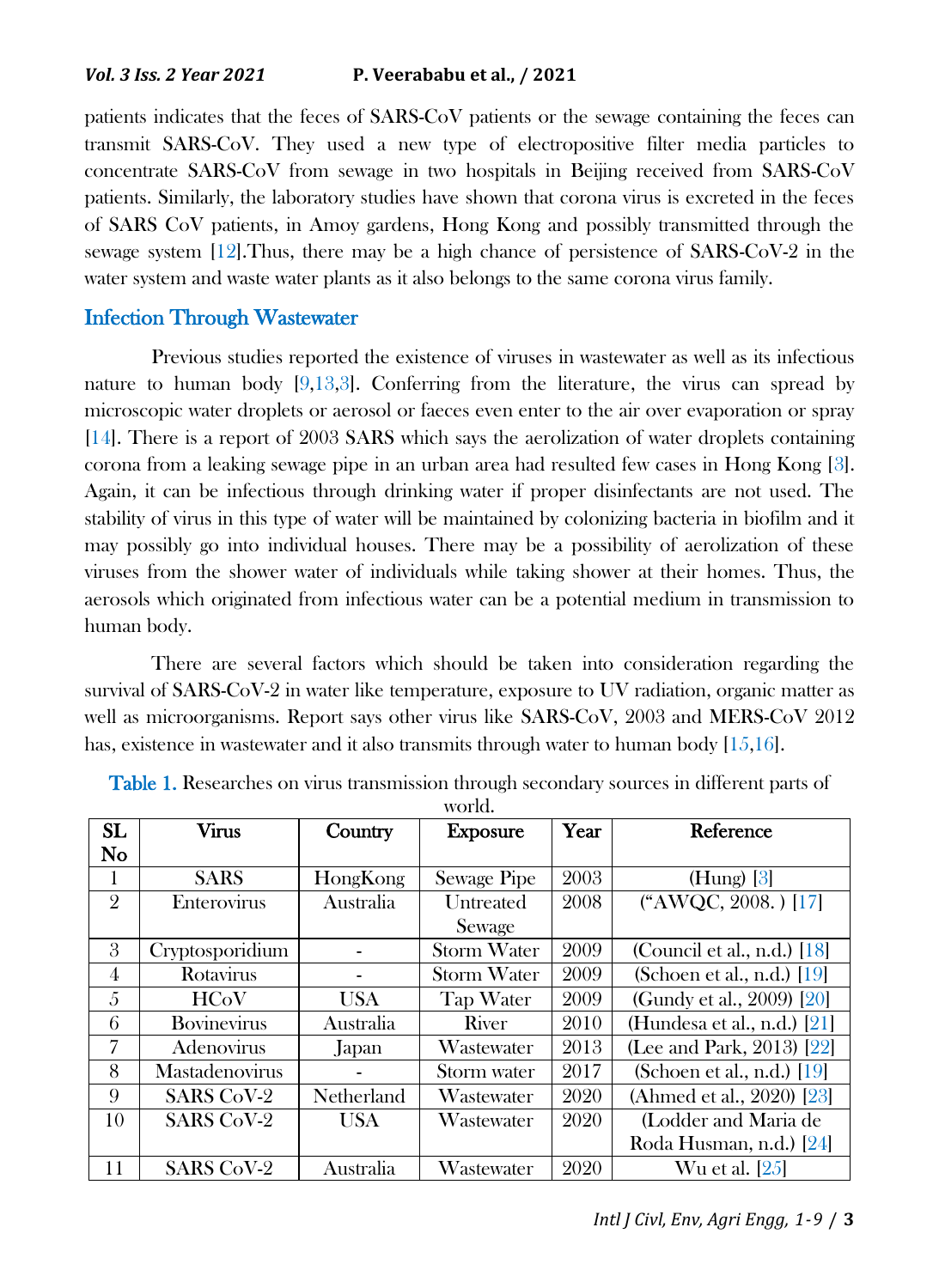#### *Vol. 3 Iss. 2 Year 2021* **P. Veerababu et al., / 2021**

Currently studies are being carried out to develop vaccine and measures are taken to prevent the transmission of virus from human to human through direct contact. Enough focus is not given to understand the transmission through secondary sources such as wastewater. Other countries as mentioned in the Table1 have been focussing on the secondary sources like sewage and wastewater influence on the virus but the country like India lags behind.

On the other hand, we have vast population (around 1.3 Billion). Thus SARS-CoV-2 pandemic disease may raise the water demand due to the high consumption of water for washing hands for 20 seconds each time. Each day per person, at least 20 to 25 liters of water are needed. Even a family of 5 persons needs an average 100 to 150 liters of water for only hand washing to prevent the spread of SARS-CoV-2 pandemic disease. The calculation of wastewater generation is based on 90 per cent of water used, including the volume wasted when taps are on while scrubbing soap [\(https://www.downtoearth.org.in/\)](https://www.downtoearth.org.in/). In such a case, water is the utmost necessary for controlling and avoiding contagion [26]. This situation will lead a serious issue like limited resource of water which has a threat of contamination due to this pandemic. Thus, in this present study we are recommending a study should be carried out on existence of SARS-CoV-2 in aquatic system and its transmission to human body. Further, we suggest that necessary steps should be in place to minimize SARS-CoV-2 in wastewater.

## How to minimize SARS-CoV-2 in water?

The use of disinfectant in the drinking and wastewater plants must be taken into serious consideration to inactivate and kill off abroad spectrum of pathogens. Countries like the United States have taken this issue seriously and have released a new guideline from February 2020 onwards for wastewater treatment. Thus, employed the disinfection technologies, like oxidation with free chlorine or paracetic acid and inactivation by ultraviolet irradiation for wastewater management [15].

Among all the choices of disinfectants for SARS-CoV-2 in wastewater, usage of chlorine is still the best in economic point of view. Generally, the wastewater has a high percentage of ammonia. Thus, chlorine is highly reactive with ammonia to form chloramines, differentiating chlorine during disinfection. This shows the importance of understanding the chlorine/chloramines speciation and breakpoints specific to the wastewater chemistry for each facility. The optimal dose for residual disinfectants has an effective role in the drinking water systems.

Pressure related polymer membranes played a vital role in the removal of disinfection from raw water due to the higher fluxes and selectivity of the virus and disinfection of municipal wastewater.

These membrane separation processes are divided into four different types which are Microfiltration (MF), Ultra filtration (UF), Nanofiltration (NF), and Reverse Osmosis (RO) [27]. MF is a process to remove the particles having average molecular weight >400 kDa or of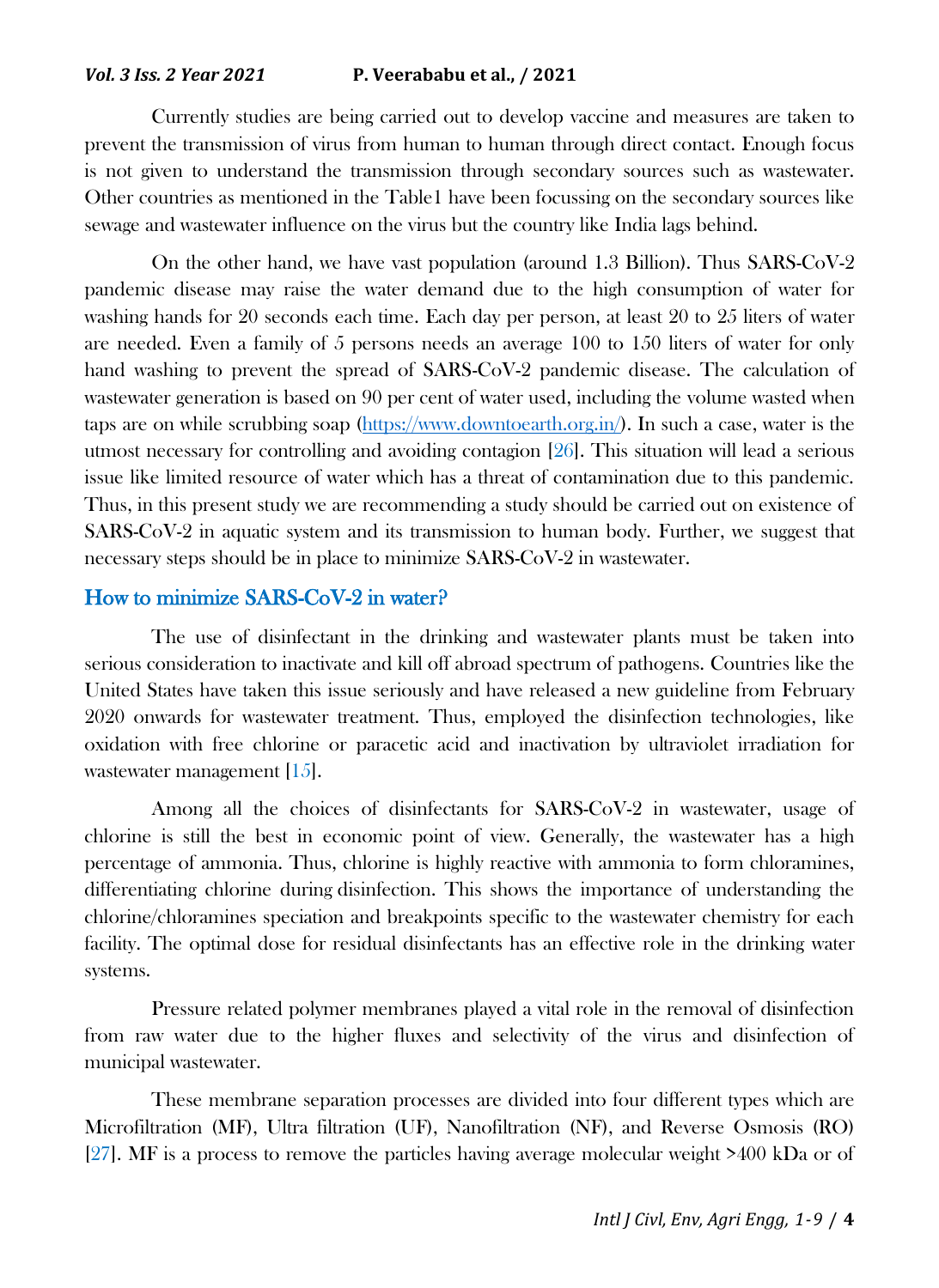size varying between the  $0.05$  to 10 µm under an operating pressure of less than 2 bar. MF is used to remove pathogens and bacteria, also removal of turbidity and flocculants in wastewater treatment. The UF membranes are mostly used for the removal of suspended solids and disinfection. The UF membranes pore size, which in general lies between 2 nm to 200 nm and operating pressure from 1 to 10 bar [28]. UF has versatile applications like removal virus from water and wastewater treatment. However, MF and UF membranes pore sizes are relatively larger and surface encompasses imperfection which lead to virus penetration is more in filtration. The properties of NF Membranes lie between the properties of UF and RO membranes.NF membranes have a pore size between the 0.5 to 2 nm, and operating pressure varies from 5 to 15 bar [29]. Because of the smaller pore size and higher fluxes of NF membranes may accomplish removal of virus from contaminate wastewater. The rejection properties of these membranes are controlled by two different phenomena, the first one is the sieving mechanism which is suitable for the rejection of neutral components and the second one is electrostatic interaction which is suitable for the rejection of negatively charged virus i.e. charge exclusion. The ability of RO membranes to separate small solutes from water has been known for a very long time. So far, four leading pressure-driven membrane filtration technologies (MF, UF, NF, and RO) have been used for disinfection from sewage wastewater systems.

However, coronavirus has a different structure and size ranging from 60 to 220 nm and considering these properties NF membranes may perform to eliminateSARS-CoV-2 from wastewater. Sufficient research should be conducted.

#### Concluding Statement

There should be development of new or up-gradation of existing infrastructure near to the hot spot region of the SARS-CoV-2 for the treatment of waste water, which basically comes from hospitals and quarantine centres. In this way it can reduce the existence of virus in the aquatic system and human transmission as well.

The lowering of our activities and shutting down of our daily works affects our lifestyle and the economy of our countries but the significant use of disinfectants will increase the environmental presence of antibiotic resistant bacteria from an environmental point of view. This indirectly affects the human health and the ecosystem but from another point of view it is reducing the global emissions in the atmosphere. Are we continuing with this sustainable measurement for the betterment of the nature as well as human health system? Well in the future it's necessary for us to support the research and innovation projects that establish the integrated management of this type approaches combining the certain research areas of emerging contaminants, pathogens and antimicrobial resistance genes.

The developing countries like India have lower and insufficient water and sanitation systems which are often ineffective in comparison to developed countries. It's highly risky to find novel viruses in the places having inadequate water and sanitation systems. That's why it's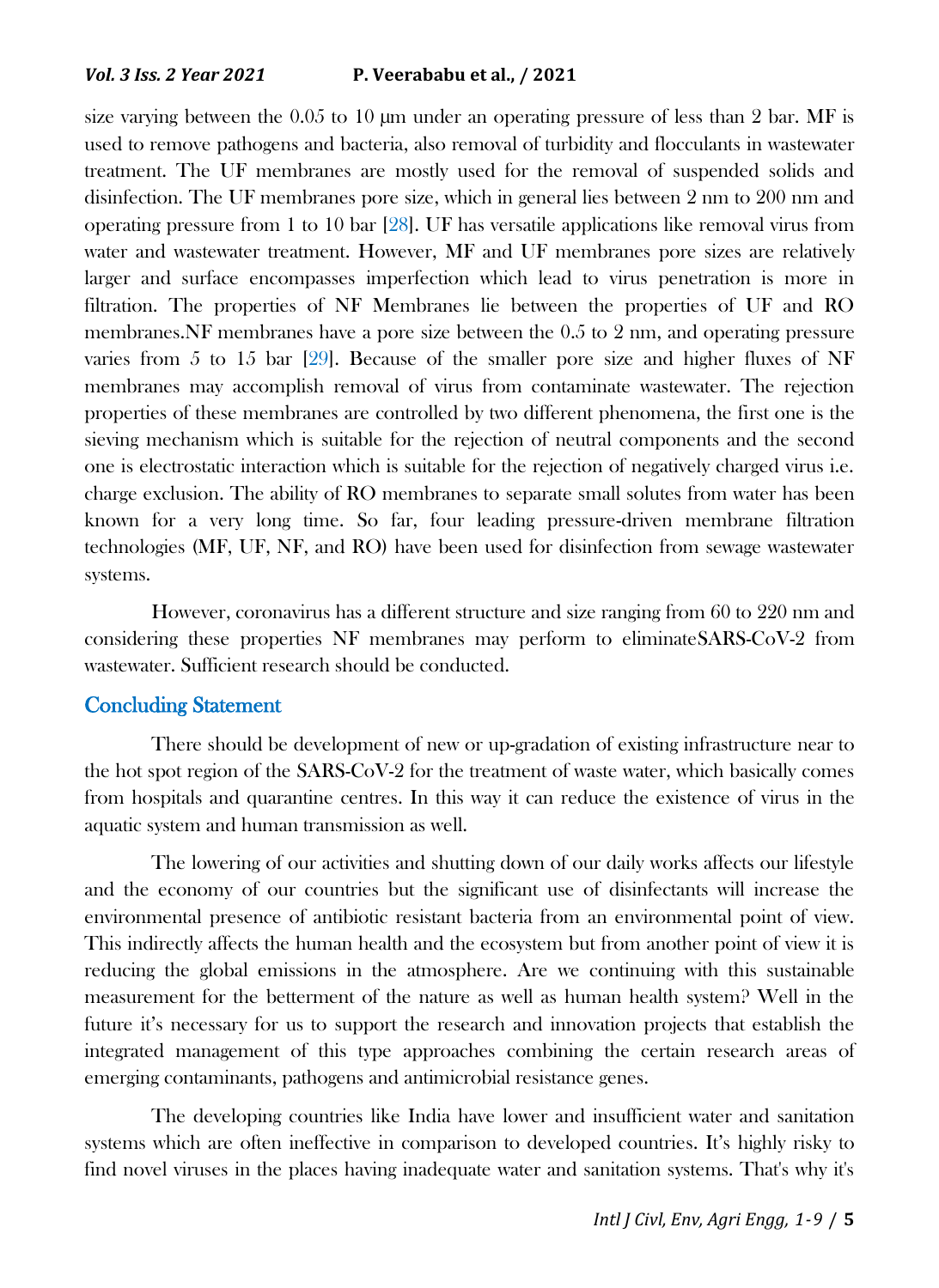an essential duty for the governments of these developed countries to financially help and support those developing countries to advance their water and sanitation systems to protect their own citizens and to have an ideal scenario. The research work to be carried out which mainly focused on the development of the health and sanitation system in order to avoid the spread of any disease like SARS-CoV-2. There should be an awareness program to be initiated by all the NGO in a public domain now onwards in this way it will create an environment in that if in near future we are going to face this kind of pandemic then we will be more sensitive towards the issue and people will have their own strategy to face the problem.

As we have already discussed the stability of corona virus is maintained by colonizing bacteria in biofilm. The distribution of water to the residential building in urban area through pipes known to have bacterial colonies as well as biofilm growth. This can be a potential medium for hosting virus and their stability. More researches should be carried out regarding this topic to prevent the waterborne viral infection.

There should be release of new regulatory guidelines for wastewater treatment and circulate to the authorities of waste water treatment plants. Large amount of water and wastewater systems should be tested and purified to monitor another wave of upsurge contagion. In addition, a plenty of research should be done on the disinfection technologies like UV-based advanced oxidation processes (UV/AOPs), ozone/biologically activated carbon (O3/BAC), membrane bioreactors (MBR) and polymer membranes to inactive SARS-CoV-2 in water. Polymers thin films have void range of pore sizes, film forming properties, high filtration efficiency, and breathability, washable and reusable, hence in near future it can be used for face mask materials which may help may help to control the contaminants; virus and germ also protect the limiting exhaled particles and prevent users from inhalation.

#### **References**

- [1] L.C. Gideon III, S. Woodard, A. Zubrod, (2020) Social Psychological Measurements of COVID-19: Coronavirus Perceived Threat, Government Response, Impacts, and Experiences Questionnaires.<https://doi.org/10.31234/osf.io/z2x9a>
- [2] B. Kristian, (2020) Coronavirus and the end of the conservative temperament, The Week, Washington.
- [3] L.S. Hung, The SARS Epidemic in Hong Kong: What Lessons have we Learned?, Journal of the Royal Society of Medicine, 96 (2003) 374-378. <https://doi.org/10.1177%2F014107680309600803>
- [4] G. La Rosa, M. Fratini, S. Della Libera, M. Iaconelli, M. Muscillo, Emerging and potentially emerging viruses in water environments, Ann Ist Super Sanità, 48 (2012) 397–406. [DOI: 10.4415/ANN\\_12\\_04\\_07](https://www.iss.it/documents/20126/45616/ANN_12_04_07.pdf)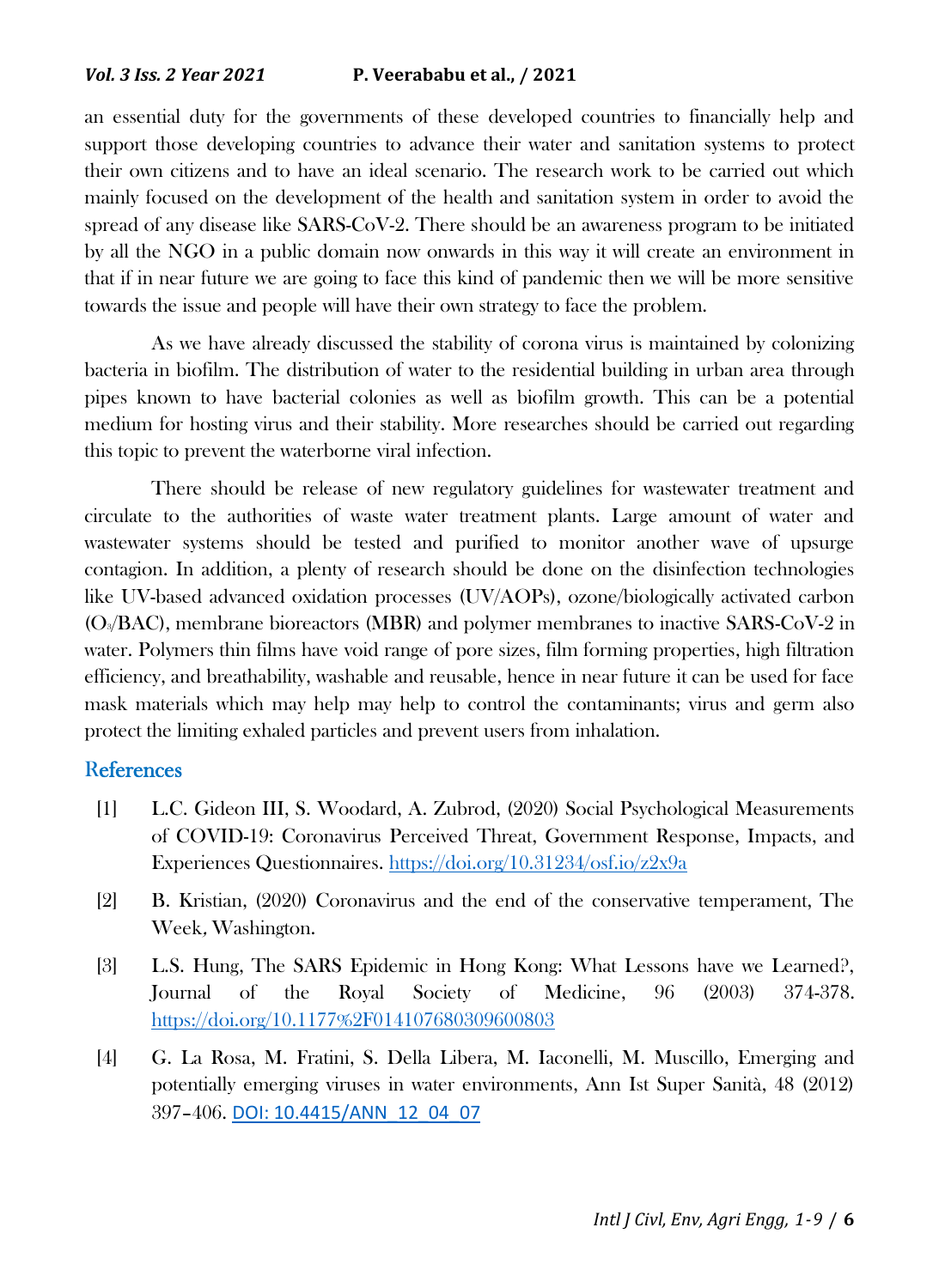- [5] Y. Yang, F. Peng, R. Wang, K. Guan, T. Jiang, G. Xu, J. Sun, C. Chang, The deadly coronaviruses: The 2003 SARS pandemic and the 2020 novel coronavirus epidemic in China, Journal of Autoimmunity, 109. (2020). <https://doi.org/10.1016/j.jaut.2020.102434>
- [6] World Health Organization, (2020) Coronavirus disease (COVID-19) situation report, World Health Organization.
- [7] W.K. Leung, K.F. To, P.K.S. Chan, H.L.Y. Chan, A.K.L. Wu, N. Lee, K.Y. Yuen, J.J.Y. Sung, Enteric involvement of severe acute respiratory syndrome - Associated coronavirus infection, Gastroenterology, 125 (2003) 1011-1017. <https://doi.org/10.1016/j.gastro.2003.08.001>
- [8] M.J. Robinson, Loeffelholz, B.A. Pinsky, (2016) Respiratory Viruses, Clinical Virology Manual, 255–276.<https://doi.org/10.1128/9781555819156.ch19>
- [9] L. Casanova, W.A. Rutala, D.J. Weber, M.D. Sobsey, Survival of surrogate coronaviruses in water, Water Research, 43 (2009) 1893–1898. <https://doi.org/10.1016/j.watres.2009.02.002>
- [10] T.T. Fong, E.K. Lipp,. Enteric Viruses of Humans and Animals in Aquatic Environments: Health Risks, Detection, and Potential Water Quality Assessment Tools, Microbiology and Molecular Biology Reviews, 69 (2005) 357–371. <https://doi.org/10.1128/MMBR.69.2.357-371.2005>
- [11] X.W. Wang, J.S. Li, T.K. Guo, B. Zhen, Q.X. Kong, B. Yi, Z. Li, N. Song, M. Jin, W.J. Xiao, X.M. Zhu, C.Q. Gu, J. Yin, W. Wei, W. Yao, C. Liu, J.F. Li, G.R. Ou, M.N. Wang, T.Y. Fang, G.J. Wang, Y.H. Qiu, H.H. Wu, F.H. Chao, J.W. Li,. Concentration and detection of SARS coronavirus in sewage from Xiao Tang Shan Hospital and the 309th Hospital, Journal of Virological Methods, 128 (2005) 156–161. [https://doi.org/10.1016/j.jviromet.2005.03.022.](https://doi.org/10.1016/j.jviromet.2005.03.022)
- [12] World Health Organization, (2006) Sickle-cell anaemia Report by the Secretariat, World Health Organization Fifty-Ninth World Health Assembly.
- [13] B.S. Choudri, Y. Charabi, Health effects associated with wastewater treatment, reuse, and disposal, Water Environment Research, 91 (2019) 976-983. <https://doi.org/10.1002/wer.1157>
- [14] V. Naddeo, H. Liu, Correction: Editorial Perspectives: 2019 novel coronavirus (SARS-CoV-2): what is its fate in urban water cycle and how can the water research community respond?, Environmental Science: Water Research & Technology, 6 (2020) 1213–1216.<https://dx.doi.org/10.1039/D0EW90015J>
- [15] D. O'Bannon, (2019) Women in Water Quality: Investigations by Prominent Female Engineers, Springer Nature, Switzerland.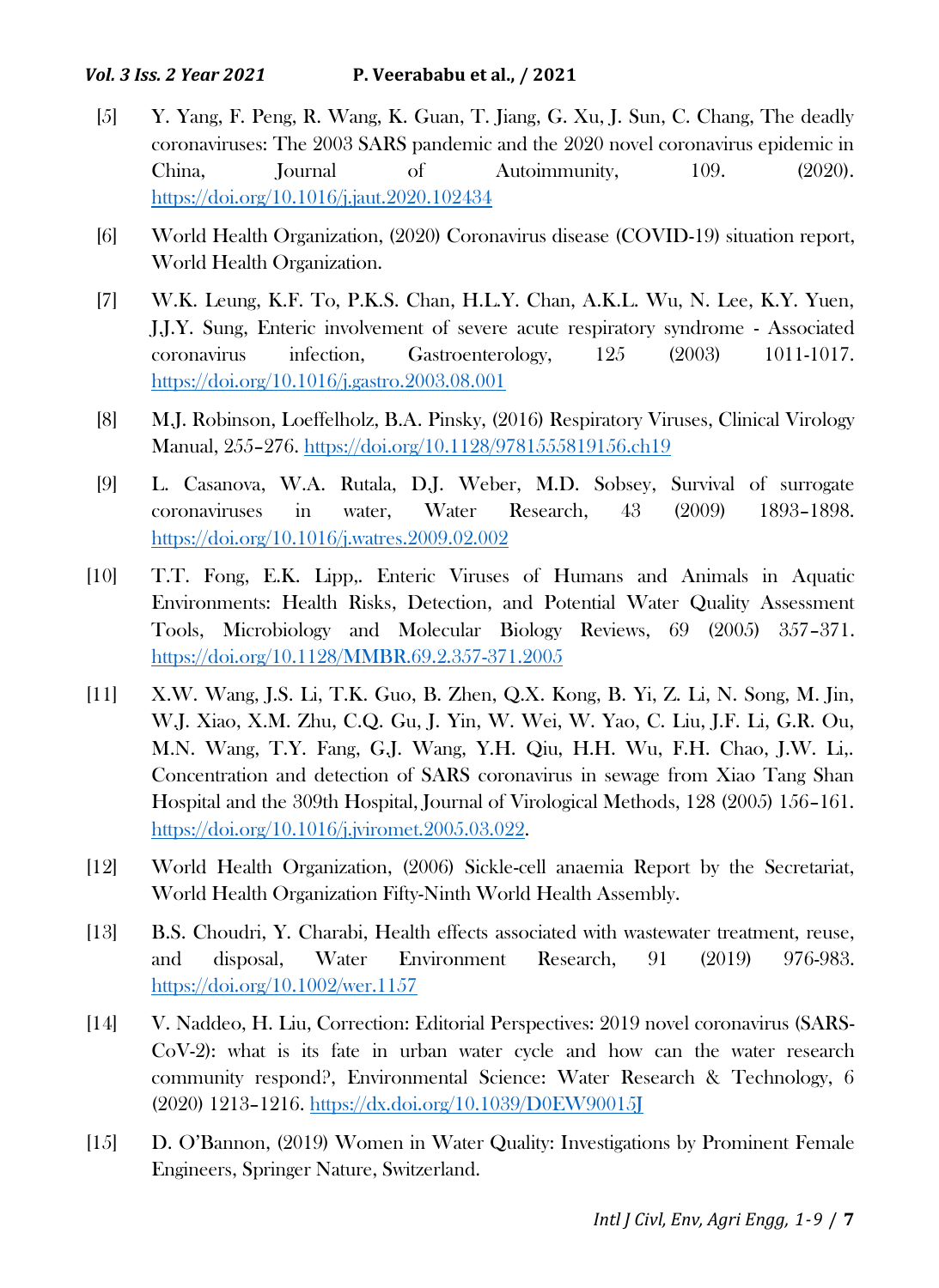- [16] S. Chattopadhyay, S. Taft, (2018) Exposure Pathways to High- Consequence Pathogens in the Wastewater Collection and Treatment Systems, U.S. Environmental Protection Agency, Washington.<http://dx.doi.org/10.13140/RG.2.2.14738.15043>
- [17] AWQC, 2008. Pathogens in Stormwater. Australian Water Quality Centre, Report Prepared by P Monis for the NSW Department of Environment and Climate Change and the Sydney Metropolitan Catchment Management Authority.
- [18] Council, E.N.-M.M., Environment, undefined, 2009, undefined, n.d. NHMRC. Australian Guidelines for water recycling, managing health and environmental risks, vol 2C: Managed Aquifer Recharge.
- [19] M, Schoen, N. Ashbolt, M. Jahne, J.G.M. Jay Garland, Risk-based enteric pathogen reduction targets for non-potable and direct potable use of roof runoff, stormwater, and greywater, Microbial Risk Analysis, 5 (2017) 32-43. <https://doi.org/10.1016/j.mran.2017.01.002>
- [20] P.M. Gundy, C.P. Gerba, I.L. Pepper, Survival of Coronaviruses in Water and Wastewater, Food and Environmental Virology, 1 (2009) 10–14. <https://doi.org/10.1007/s12560-008-9001-6>
- [21] A. Hundesa, S. Bofill-Mas, Carlos Maluquer de Motesa, Jesus Rodriguez-Manzano, Alex Bachb, Maribel Casas, Rosina Girones, Development of a quantitative PCR assay for the quantitation of bovine polyomavirus as a microbial source-tracking tool, Journal of Virological Methods, 163 (2010) 385-389. <https://doi.org/10.1016/j.jviromet.2009.10.029>
- [22] Lee, Seul-Yi, Soo-Jin Park, TiO2 photocatalyst for water treatment applications, Journal of Industrial and Engineering Chemistry, 19 (2013) 1761-1769. <https://doi.org/10.1016/j.jiec.2013.07.012>
- [23] W. Ahmed, K. Bibby, A. Bivins, J. O'brien, N. Angel, J. Edson, J.W. O'brien, P.M. Choi, M. Kitajima, S.L. Simpson, J. Li, B. Tscharke, R. Verhagen, W.J.M. Smith, J. Zaugg, L. Dierens, P. Hugenholtz, K.V. Thomas, J.F. Mueller, (2020) First confirmed detection of SARS-CoV-2 in untreated wastewater in Australia: A proof of concept for the wastewater surveillance of COVID-19 in the community Optimising analytical methods for evaluating the occurrence of chlorinated paraffins in Australia View project Microbial Source Tracking in Water View project First confirmed detection of SARS-CoV-2 in untreated wastewater in Australia: A proof of concept for the wastewater surveillance of COVID-19 in the community, Science of The Total Environment, 728 (2020)[. https://doi.org/10.1016/j.scitotenv.2020.138764](https://doi.org/10.1016/j.scitotenv.2020.138764)